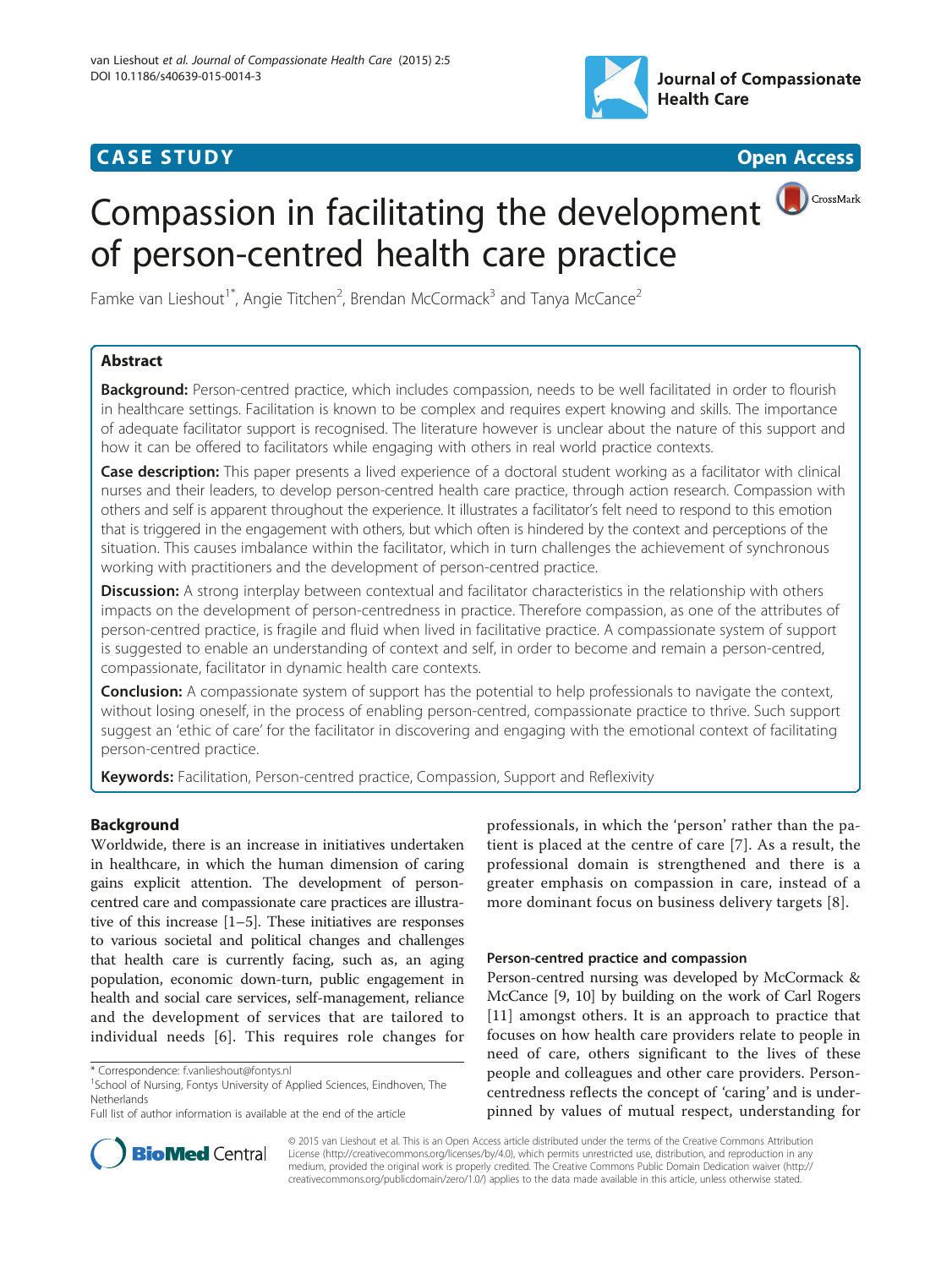persons and individual rights to self-determination. Drawing on the framework developed by McCormack & McCance [[9, 10](#page-6-0)], care is delivered through a range of activities, including, working with patient's beliefs and values, engagement, having sympathetic presence, sharing decision making and providing holistic care. The expected outcomes are satisfaction with, and involvement in, care, feeling of well-being and creating a therapeutic environment.

Compassion is an interpersonal phenomenon which is defined by Chochinov [[12\]](#page-6-0) as 'a deep awareness of the suffering of another coupled with the wish to relieve it' (p.186). Like person-centredness, it is also a relational, caring activity for other human beings when they are vulnerable. It involves experiencing an emotional reaction when noticing someone suffering, which stimulates meaningful action in the relationship [\[13](#page-6-0)]. In personcentred practice the other does not necessarily need to be vulnerable or suffering, rather it is the relationship with the other that triggers a felt need to help. Nevertheless, vulnerability in the therapeutic relationship may occur and thus compassion can be perceived as characteristic to person-centred practice.

Person-centred practice emphasises the importance of a supportive care environment and specific prerequisites of the professional, such as, intra–and interpersonal skills, in order to achieve person-centred and compassionate relationships in care practices. Although there is much knowledge on what characterises these practices and what processes and activities are supportive to the development of these relationships, less is known about how these practices, processes and activities are implemented in practice and the dynamic and challenges that brings.

#### Facilitating person-centred practice

It is suggested that care providers require appropriate support, facilitation and strong leadership, if personcentred practices and compassion are to flourish [[2, 10](#page-6-0)]. According to Kitwood [[14](#page-6-0)], 'active learning' and 'facilitation' are assumed to be key for the development of caring cultures within health care that are underpinned by a particular view of persons and personhood. Facilitation is a helping relationship, in which reflexive activities take place that are concerned with the development of individuals and groups. The goal is to help foster greater initiative, self-reliance, and motivation [[15\]](#page-6-0). Facilitation can be offered by someone in a formal, facilitator role, but it can also be embedded in any role, e.g., researcher, clinical team leader, practice developer or a health care professional.

Facilitating transformational processes within the development of person-centred care practices is considered challenging and as requiring expert knowing and skills [[10, 16\]](#page-6-0). This expertise is necessary to overcome the

challenges of working within healthcare settings that always have multiple sub-cultures, complexities and dynamics. It is well-known that contextual and professional issues frequently impact on the effectiveness of facilitators as they sometimes struggle to contribute to change. Facilitators need flexible means and a praxis<sup>1</sup> approach to challenging situations that keep evolving and that do not lend themselves to straightforward technical explanations and solutions. Whilst a facilitator uses multiple knowing, tools and energy to support others in developing their practice, there is a risk that they themselves are left without support. The importance of adequate facilitator support is recognised. However, the literature is unclear about what this should entail and how facilitators can be supported during their engagement with others in real world practice contexts.

As person-centredness is also recognised as an enabling factor in the development of more humanistic practices, it is vital for the facilitator to know and act as a person-centred facilitator. This means, to live the principles underlying person-centredness in their facilitation and to role model person-centred relationships. 'Being' a person-centred facilitator in current dynamic health care contexts however, is complex and can evoke all kind of imbalances, as shown in the doctoral study by Famke van Lieshout [\[1](#page-6-0)], the first author of this paper.

This article reveals the challenges of being a personcentred facilitator (which includes being compassionate) by presenting Famke's real world experience of first-time facilitation of emancipatory/transformative practice. Her account builds on data systematically gathered in the orientation phase of her participatory action research (PAR) study. The insights shared here are the result of her analysis and interpretation of these data in a subsequent hermeneutic study. The aim of presenting these insights is to help health care professionals identify with this experience and consider the potential value of the suggested action. This action is concerned with finding ones-self a system of support in becoming and remaining person-centred and compassionate, while engaging with others in the development of person-centred practice within complex, dynamic and sometimes toxic healthcare practice contexts.

#### Case- description

#### The study

The lived experience presented here is Famke's account of working as a novice facilitator with clinical nurses and their leaders in an oncology ward, to develop a personcentred culture through participatory action research [[17\]](#page-6-0). A PAR methodology was used, both as a research methodology and approach for facilitation. This was built around key processes of working with practitioners, identifying issues in practice collaboratively and going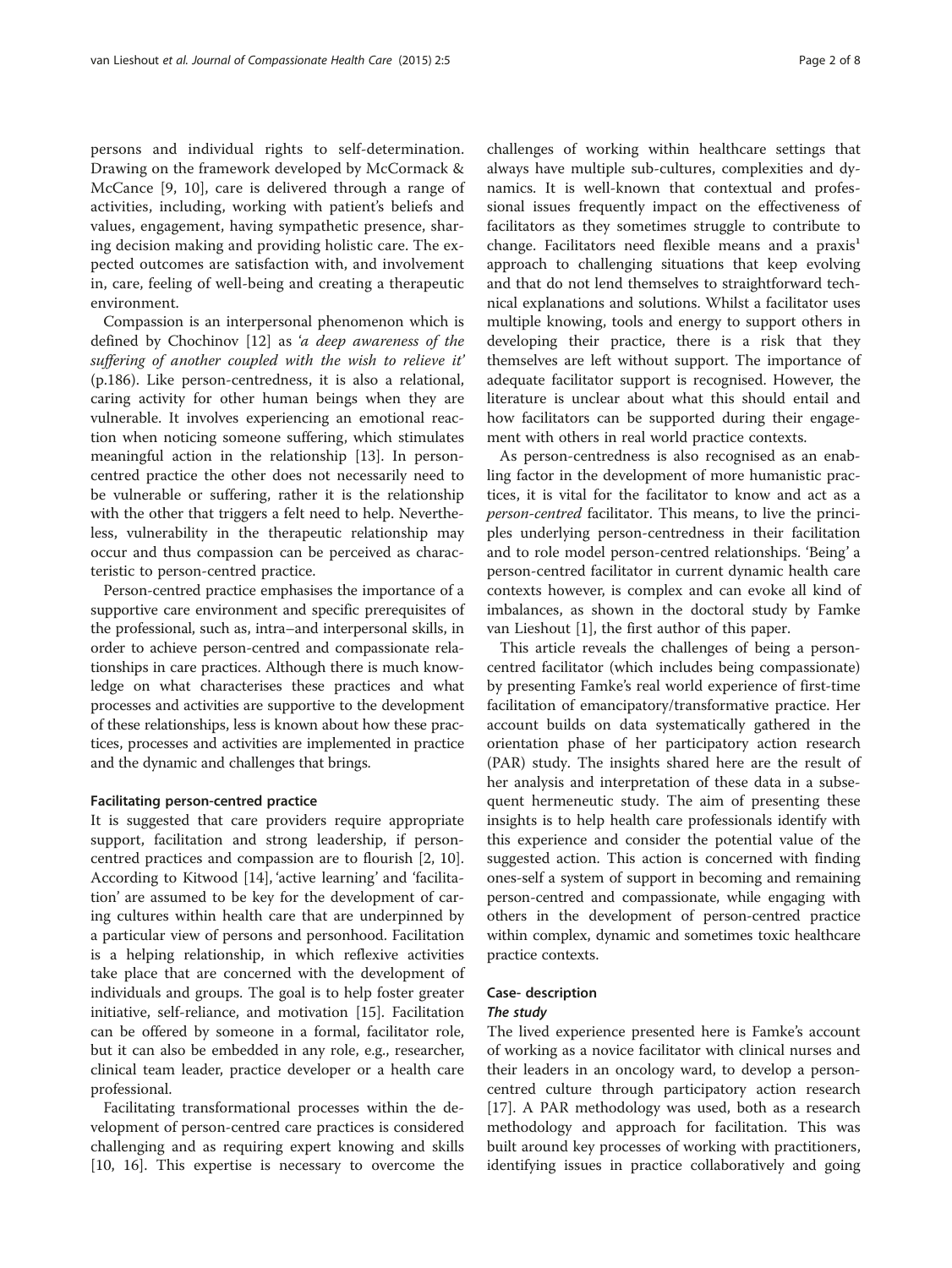through cycles of steps for change. Famke's intention was to promote emancipation and liberation of the practitioners through their own enlightenment. In this way practitioners would be able to undertake democratic strategic action in order to change their practices [\[18](#page-6-0)]. Principles of criticality [\[19](#page-6-0)], participation, inclusion and collaboration [[20](#page-6-0)], creativity [\[21](#page-7-0)] and person-centredness, were used to guide the approach and strategies for facilitation.

After two years Famke observed no progress in the development of practice. Therefore, she decided to move the study from an emancipatory (transformation) methodology to a hermeneutic (understanding) (praxis) methodology in which data about self are used. This move to a hermeneutic study was justified thus. Working with a praxis methodology, which is located in a critical worldview, researchers are perceived as active actors in the process [\[22](#page-7-0)]. Their experiences are seen to be of equal value to participants, that is, those with whom they are researching. Therefore, Famke's experience was part of the data set. In action research, studying others, as well as self, through reflection, is vital so as to develop understanding upon which decisions about action in practice can be made.

The objectives of the hermeneutic study were to:

- analyse the variety of data collected during the action research cycles in practice, using a reflexive framework in order to understand the interplay between context and facilitation,
- identify and explore the mediating factors of context that enable or hinder emancipatory change,
- develop an understanding of the necessary characteristics of a facilitator in terms of being effective in different contexts.

These objectives guided Famke's systematic, theoreticallyoriented, empirical reflexive analysis on the lived experience of being a facilitator in developing a person-centred culture in healthcare practice. Key messages that surfaced from the analysis were considered in relation to the existing literature, which resulted in identifying a mid-range theory on essential conditions for facilitating practice development/ change.

At the final stage of the reflexive analysis, Famke constructed a metanarrative around a sailing metaphor and used interrelated stories that she had previously constructed from the data and analysed with different interpretive teams using critical creative hermeneutic analysis [[23\]](#page-7-0). This resulted in the identification of multiple themes and categories. The metanarrative is a new constructed all-encompassing narrative, in which these themes and categories are interrelated and explained. It reveals the essential meaning of the experience of the challenges of living person-centredness and compassion as a facilitator of transformative research in practice. Famke used the metaphor of sailing in the construction of the narrative to make the experience more universal and concrete for others. Four conceptual areas, identified in the metanarrative, explain the challenges of remaining person-centred and compassionate with others and self, as a facilitator of transformative research. Key messages for facilitation in research and practice are formulated.

#### A lived experience: Sailing through stormy waters

I started the journey feeling joyful and delighted but also slightly tense, having gone through the breakers and getting acquainted with the enthusiastic crew. Finally being able to fully hoist the sails. While setting course to the open sea, weather conditions changed and the situation became more exciting and demanding. Navigating was pretty tough and challenging due to the heavy sea traffic and navigational buoys were difficult to find. The next couple days, the wind became more powerful and biting. Keeping the boat on course according to the float plan meant sailing close to the wind. It was hard work, because the crew was not as experienced in sailing as I had expected, and time to rest was sparse. The water became rougher, the ride bumpier and I had trouble to get a real feel of the boat and to decide on the right calls for the crew. Although conditions were hard. I knew the rough seas would also give the crew the possibility to learn from the experience and to handle the adverse weather conditions. As conditions deteriorated, I noticed that the crew was somewhat confused and not all were happy with my sailing approach. This resulted in an increase of silence on board and me becoming disconnected from the crew. I felt edgy with this as well as with having trouble sensing the movement and deviations of the boat, resulting in a deplorable lack of progress. I became concerned about our chances to reach our destination. To wait for better weather seemed to be a waste of time. As an alternative, following my gut, I decided to bear away from the wind for a while, still keeping an eye on the next buoy we were heading for. Energy levels increased again. I plotted the position of the boat by using my navigational charts, and transmitted my coordinates as an indication of where we were to the coastguard. The coastguard transmitted a message back providing me with alternative coordinates to consider. I followed their advice. While I was busy plotting a new position, I observed that the crew was feeling more uncomfortable with the high seas and waves slamming wildly against the hull. Although, I felt responsible as a skipper I didn't know how I could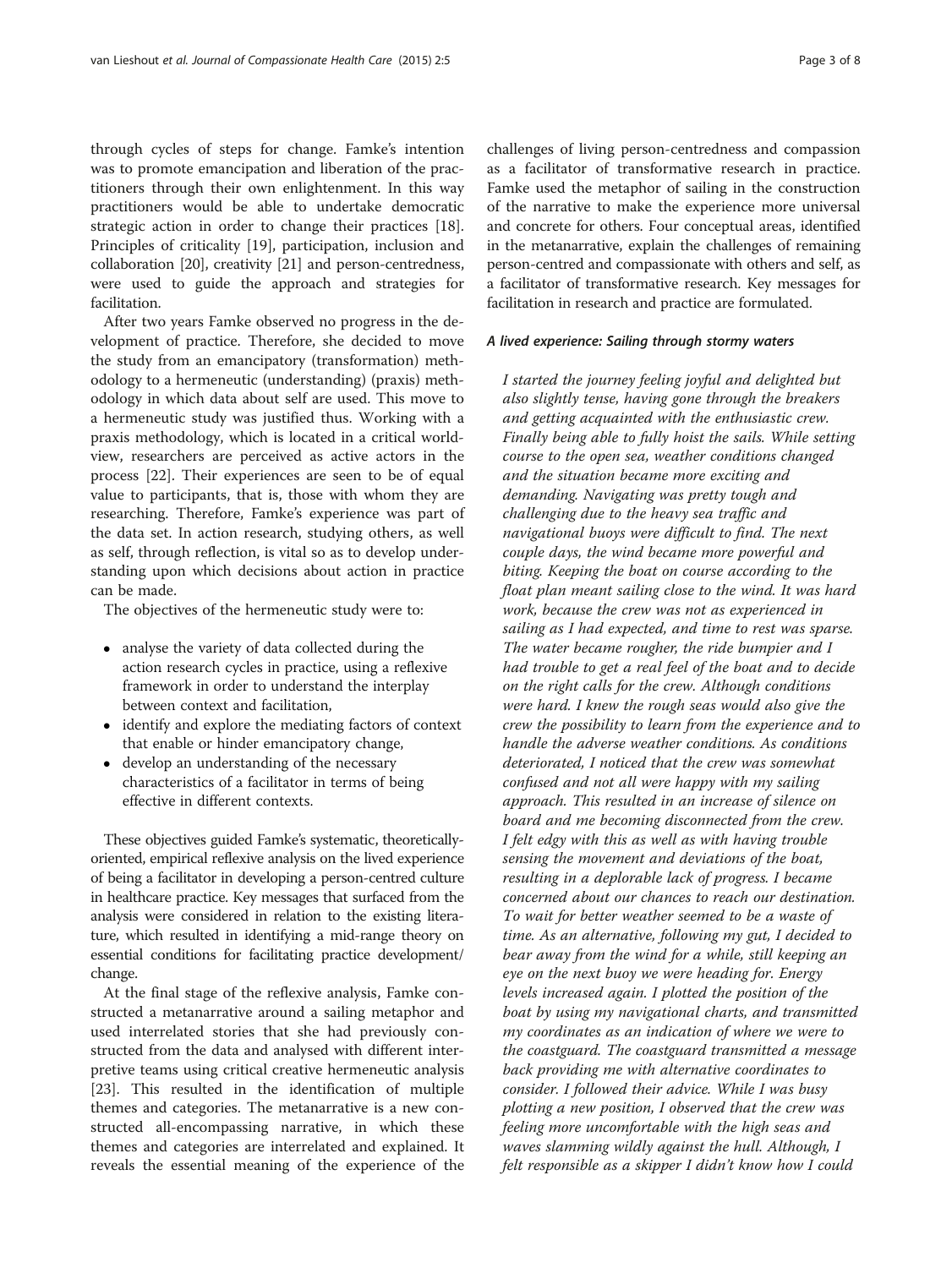support them to feel more at ease coping with the conditions. Also, the first mate, often gave me a daunting look while he was busy handling the lines and managing the crew. When inquiring what was wrong, it became apparent that he was annoyed because he did not understand where we were heading. Grazing a sleeping whale when we tacked was not helping to increase that trust either. I began to doubt whether I was truly a skilled sailor and whether I had the right competencies needed for this journey. When night fell I decided to anchor in a small isle to shelter, to get some rest, to spend some private time with the first mate. We primarily discussed using the on board engine and supervision of the crew's activities. We didn't get acquainted on a more personal level, but the talk helped to boost morale on board and working as a team again. Then the weather improved and we headed upwind. Finally, I could live up to the expectations of the journey. Unfortunately, I couldn't keep to the course as yet again I noticed the wind changing direction and the wind's force becoming irregular. Also the passage of fronts made for a great deal of sail handling in which I had to stand strong. More than once I noticed the first mate not following my advice and while instructing the crew, he was spilling wind out of the sail. As a result power and boat speed were lost again. I became impatient because our destination was still not in sight. While I was focussing on the performance of the boat, the weather quickly and unexpectedly deteriorated. There was no time to turn back or seek shelter. I was fighting to keep the boat in position, barely managing as the next wave hit me. I felt the constant struggle between the wind on the foresail and the counteraction of the rudder in my arms. By this stage fatigue was setting in. Standing at the helm, I had almost no energy left to face the storm. To make it worst the boat began to take on water from the high waves and I faced the prospect of sinking and all drowning. The sail was whipping uncontrollably. The next moment the ropes attached to the boom hit me hard on the side of my head; I was knocked over and lost my balance. It was turning into a powerless and out of control situation. The chances of capsizing increased dramatically. I was drifting aimlessly; the crew was exhausted, I was suffering, felt nauseous, helpless, alone and not worthy being a skipper. We found ourselves way off course. I decided it was time to call for immediate assistance from the coastguard. The crew disembarked at the rescue station and I stayed on board of the damaged boat and was towed back to shore. I was exhausted but extremely happy to have land in sight again. It was quite an experience; facing the storm and raging seas and the challenges it

brought about. I'm now lying on the deck under the brightening skies with closed eyes, sensing the water calmly sloshing underneath me. The night before I dropped anchor in a safe haven to recuperate and page through my journal to relive the journey through all my senses. With my close friends I philosophise and reflect on this memorable experience in which the ocean's power changed my view of the sea and of life.

## Conceptual areas in the narrative Conceptual context

The weather and conditions of the sea in the metanarrative, refer to the health care practice context in which facilitation took place. The health care context is inherently complex as it concerns the interplay of culture, leadership, behaviours, relationships and evidence [\[24](#page-7-0)]. Culture in particular, is considered to shape the dynamic and changing nature of practice. It is created by human factors and influenced by socio-cultural, political, economic and historical factors, making one setting different from another. It is these cultural characteristics that enhance or inhibit change through tacit rules that guide behaviour, meaning and predictability. Hence culture is often implicit, abstract and intangible. A facilitator engages with the context and becomes directly exposed to the culture in practice. Basic assumptions, values, beliefs and artefacts [\[25](#page-7-0)] become noticeable in the process of learning and challenges the facilitator to understand and work with these, even when they are not fully congruent with their own values and beliefs. As shown in the metanarrative, there is a likelihood for facilitators to become overwhelmed and caught up by this cultural dynamic and complexity, and in particular when attention to humanity and compassion is poor within the organisation.

Due to a constantly changing wider context, health care practice has to adapt and respond and is therefore never static. Hence, it is essential for a facilitator to appreciate this dynamic and complexity, rather than striving for simplicity on the assumption that this complexity does not exist or simply taking complexity for granted and not contesting it. Time and skills are needed to explore and understand the context from the inside out in collaboration with practitioners, in order to enable practice development and to prepare and adopt a flexible approach towards person- centred facilitation.

By practising sailing more often, you will come to know that the weather is not static, and changes at any time. Sailing requires experience in varying wind and sea conditions. As a sailor you need to enter open water, to read the weather, and only then can you decide on appropriate sailing strategies and support of the crew to adapt to specific circumstances.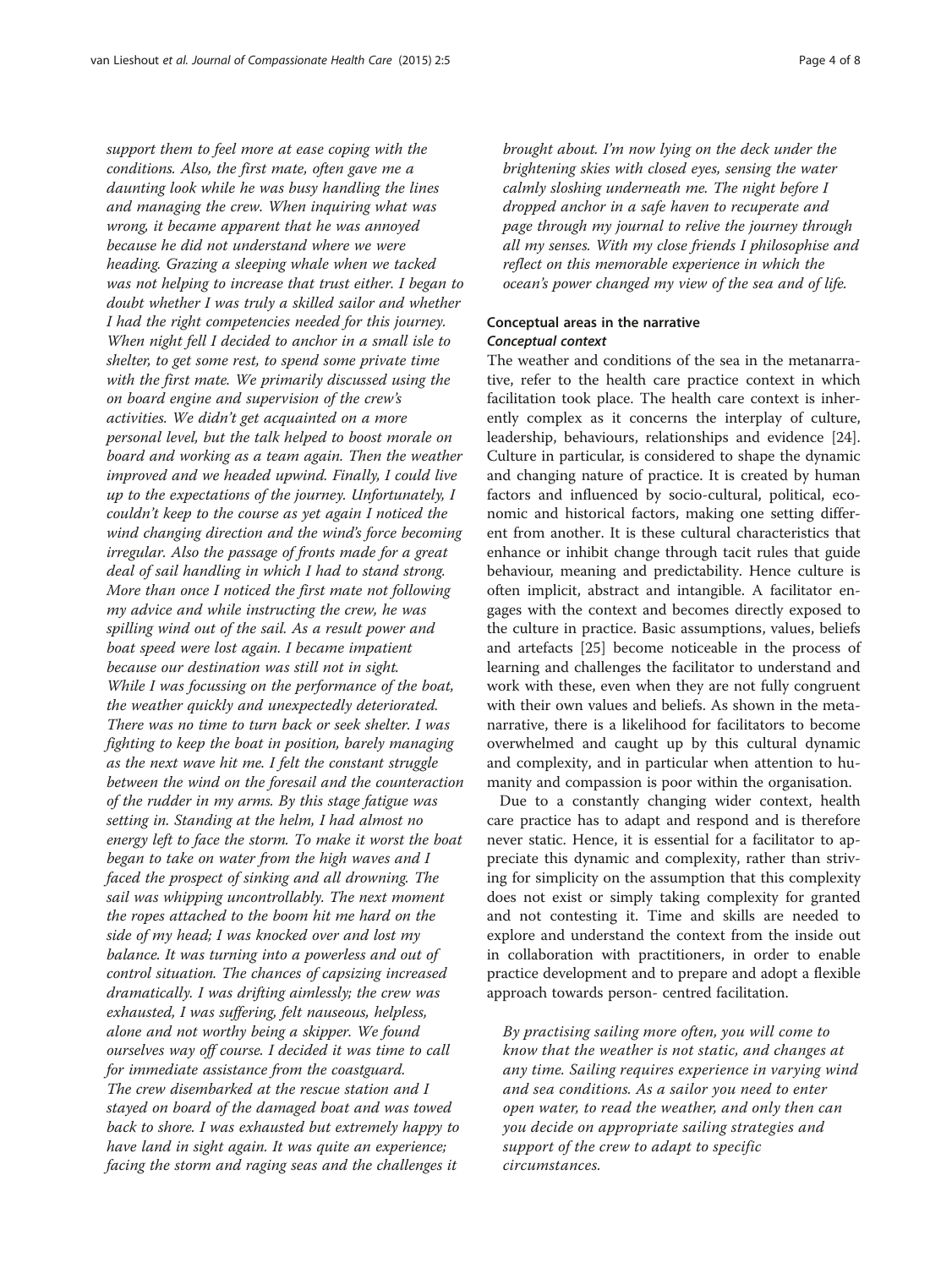#### Conceptual balance

In the metanarrative, balance refers to the counteraction between the boat and Famke, as the skipper, handling the rudder and keeping the boat in balance. This concept is about facilitators constantly trying to adapt their approaches and strategies to suit the context. The metanarrative shows a constant tension between principles underlying the research methodology, those of context and those personal to the facilitator. This caused imbalance for Famke, losing ground and bringing up emotions of uncertainty, loss of self-confidence and poor compassion to self and the crew. These in turn had an effect on the focus, levels of energy, relationship building and ultimately the progress of the study.

It is evident that the role and skills or the 'doing' of facilitation cannot be separated from the person, the 'being', of the facilitator. Personal values and characteristics are an intrinsic, original part of the facilitator and influence a facilitator's perception and actions. As well as technical skills, intra –and interpersonal skills are also important in the effective facilitation of change [[26\]](#page-7-0). In engagement with others, the facilitator's inner landscape of values and beliefs comes to the surface and impacts on choices for actions. As already mentioned, values and beliefs in context may conflict with those of the facilitator resulting in a constant tussle between the two, while trying collaboratively to decide on actions. So the characteristics of the facilitator may enable or hinder flexible working with these different, sometimes polarised values. In the metanarrative, a strong tenacity on 'doing' and less on 'being' resulted in self-destruction, exhaustion and not staying true to values of criticality, participation, person-centredness and compassion that were espoused in the study.

Awareness of self, becoming grounded in one's own personal system of values and beliefs and developing emotional intelligence, are essential for a facilitator to understand and give meaning to a situation. These three capacities give facilitators space for their own emotions. In turn, that creates space for untangling incongruent values within themselves, doing something about it and recognising their potential, as well as limitations. This personal development work enables the facilitator to respond flexibly to contextual dynamics and complexity. Such flexibility will lessen the likelihood of the facilitator being buffeted, helplessly by the turbulence of the context, being unkind and blaming towards oneself and therefore having less or no energy with which to support others, which might result in becoming impatient with them.

Getting to know oneself, however, is a challenging and sometimes painful lifelong learning process. While working with practitioners, facilitators are constantly receiving new and updated feedback on themselves and their actions. Systematic reflection on this feedback [[27\]](#page-7-0) enables a facilitator to learn how to balance 'doing' with 'being'. It is a hard discipline to develop because people get into the habit of accepting things as they are, without questioning or critiquing what is going on in a situation or deciding on alternative actions.

In sailing, a strong undercurrent can knock you off balance and off course. It could help to hold the rudder firmly and trim the lines, but this is mostly exhausting work.

It would be better to drop anchor and explore how to cope with the undercurrent, to regain balance and so to continue the journey.

#### Conceptual area of support

The coastguard in the metanarrative is symbolic of a person-centred system of support, which is compassionate. In this study, the support consisted of a team of academic supervisors and critical friends who were present during the entire period of the study. They helped Famke on her journey of personal and professional development through enabling her to understand: the nature of the context; herself as a novice facilitator; the interplay between these concepts and; how this interplay had influenced her strategies for action. This support provided reflexive spaces for Famke to work through her pain and confusion. She became able to articulate the feelings of loneliness, self-doubt and emotional despair that she had experienced as a novice facilitator in a turbulent context. She became more open for self-criticism, engagement in meaningful reflexive action and mutual learning and development of new understandings for future, shared action.

Reflexivity takes more than one person to show the self to self and to mirror wisdoms back to oneself [\[17](#page-6-0)]. In this study, a variety of peers in the system of support was essential to bring their different ways of knowing into the mix and so generate, in the reflexive analysis, new insights. The use of creative arts to surface these different ways of knowing, was perceived to be effective by all involved.

A compassionate system of support can help facilitators to get to know themselves and others as people and the contexts they work with and then to reflect on the interplay. Such support can also enable facilitators to assess their level of expertise in facilitation, identify their development needs based on insights from this assessment and create a learning plan that will guide the facilitator and their supporters. However, this plan needs to be constantly adjusted during the process due to its dynamic nature. Ultimately, this support system can help facilitators to become more flexible in finding alternatives for the purpose of remaining person-centred within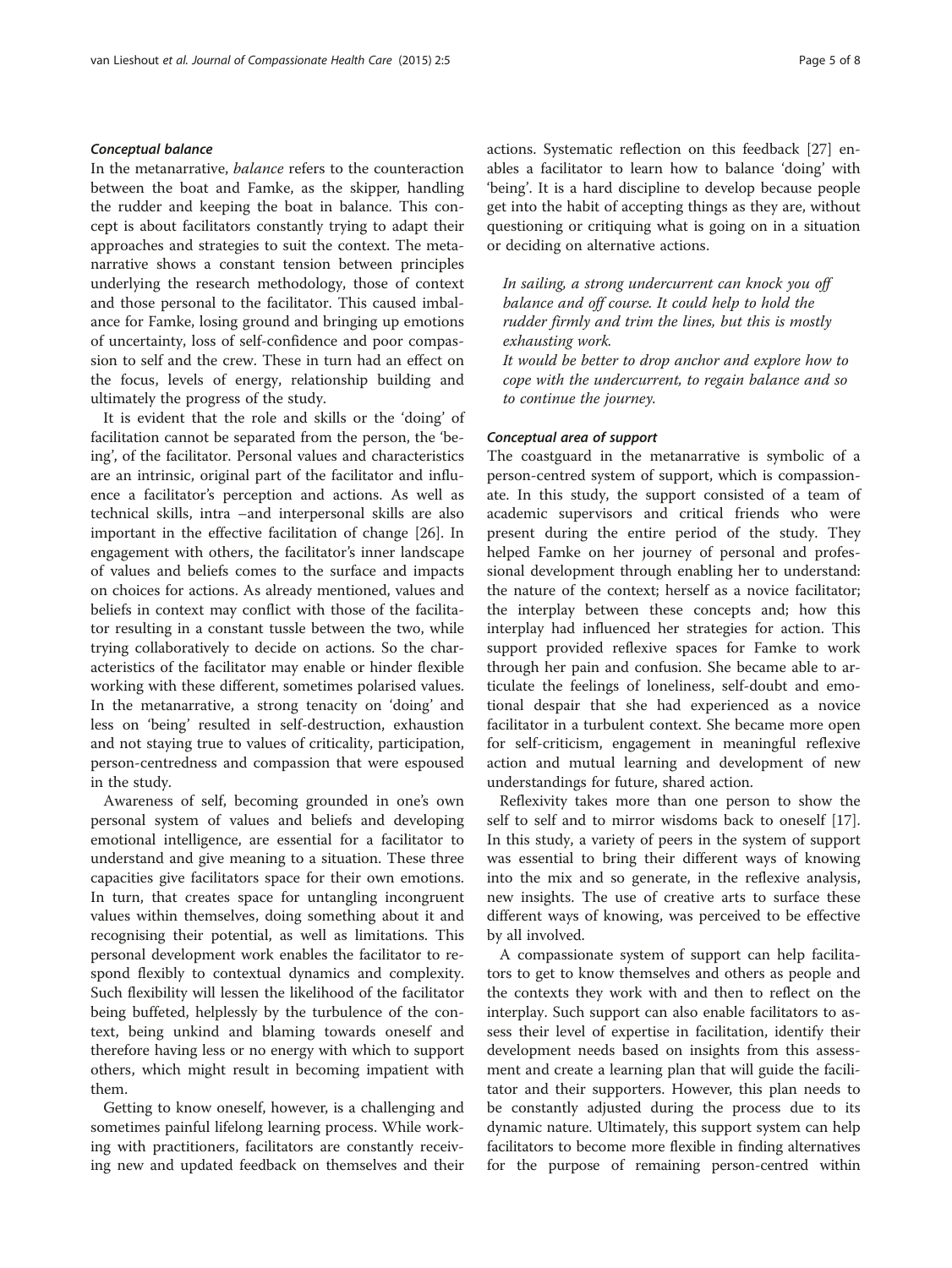economically driven contexts and, at the same time, being compassionate to themselves and those they are working with and responding accordingly. Thus compassionate systems of support can contribute to the flourishing of all involved in the change process and an increased balance and confidence in themselves.

In sailing you need to plan, prior to your journey, which harbours you might need to enter to stock up on supplies, to meet fellow sailors to share stories, to keep morale high, to take a break, to help adjust course if the weather changes for the worst and to repair possible damage.

#### Conceptual area of synchronicity

Synchronicity refers to the adjustment of the sails to the wind. It is about the dynamic relationship between a facilitator and practitioners in their context. Synchronicity is a momentary outcome of the interplay between the previously mentioned conceptual areas of 'context', 'balance' and 'system of support', which have shown to have an impact on these relationships [[1\]](#page-6-0). At synchronous moments, differences in values are recognised and acknowledged, and there is a shared intention to engage with others in (further) practice development and human flourishing. For achieving synchronicity in the relationship, it is vital for a novice facilitator to be kind, compassionate to self and others. However, relationships are always subject to changes and to the politics, power and ethics in the context. Deliberate and constant action by the facilitator is required for achieving synchronicity with the context, in order for person-centred, compassionate, practice to succeed. Because the specific context needs to constantly respond to its wider context, it is the facilitator who needs to adapt to the context and not the other way around. Hence, this is congruent with personcentred practice.

You cannot change the wind, though you can change course and the position of your sails

#### **Discussion**

Person-centred practice and compassion are known to manifest differently in different contexts [[13\]](#page-6-0).

The study demonstrated that person-centredness cannot be taken for granted, nor is it a static entity in facilitative relationships. Compassion, as an interpersonal phenomenon within person-centred practice, was also shown to be a valuable, yet fragile and fluctuating relational concept, which could be challenging for facilitators to retain and develop further in real-world practice. Responses to feelings of compassion towards oneself and others were frequently hindered by a lack of understanding of the dynamic interplay between the context in which

compassion was often absent and the facilitator's understanding of the situation. This lack of understanding resulted in the facilitator often ignoring and supressing compassion. The outcome was that the facilitator became imbalanced and no longer able to show compassion to others and to help others in developing their practice. Therefore we consider, a person-centred, compassionate focus in the facilitation relationship, to be pivotal in the enabling of humanistic practices. This indicates that the relational and emotional characteristics of facilitation are as significant as its technical nature. Hence, facilitators need to constantly reflect on their relationships in order, to gain an understanding of how practice cultures impact on themselves and on their engagement with others throughout the process, and so ultimately on their facilitation. Such reflection in and on action is necessary for if synchronous development is to be achieved between facilitator and context.

The findings also indicate that a compassionate system of support is of value in taking time for this reflection and learning to occur on a regular basis. This assertion builds on the assumption that learning about self and context is a joint process in which multiple perspectives on an issue can be shared, embodiment of values can be enhanced and expertise developed [[17\]](#page-6-0). The study suggests that learning within these systems of support needs to be focussed on helping facilitators to adopt a genuine whole-self approach, in which they appreciate paradoxes in their 'being' and remain compassionate to themselves which, in turn, may make it easier for them to show compassion in their 'doing' with others.

It was found that a variety of professionals can take part in a compassionate system of support. It is proposed that this can be a uniform or multi-disciplinary group, with 'insiders' coming from within the practice context or with 'outsiders' from outside. 'Insiders' could refer to clinical leaders or to collegial practitioners as was the case in this study, whilst 'outsiders' could be expert consultants or other researchers. A compassionate system of support could be located within a research or supervision team or in 'communities of practice' [[28](#page-7-0), [29\]](#page-7-0), as in this study. Such communities are characterised by openness, personal connectedness and familiarity to the context. Their aim is to shape, and contribute to, the mutual learning so central to participative active research and the growth of practitioners and facilitators. Critical, reflective spaces are created in which 'communing'[[4\]](#page-6-0) and learning can take place around specific learning needs through strategies that stimulate the use of all available sources of knowing, such as, action/active learning, storytelling and use of creative arts media [\[30](#page-7-0)].

A system of support in a context of facilitation could be perceived as a 'luxury' and an unrealistic proposition for health care practitioners working in the 'swampy lowlands' [[31\]](#page-7-0) of practice. However, practitioners may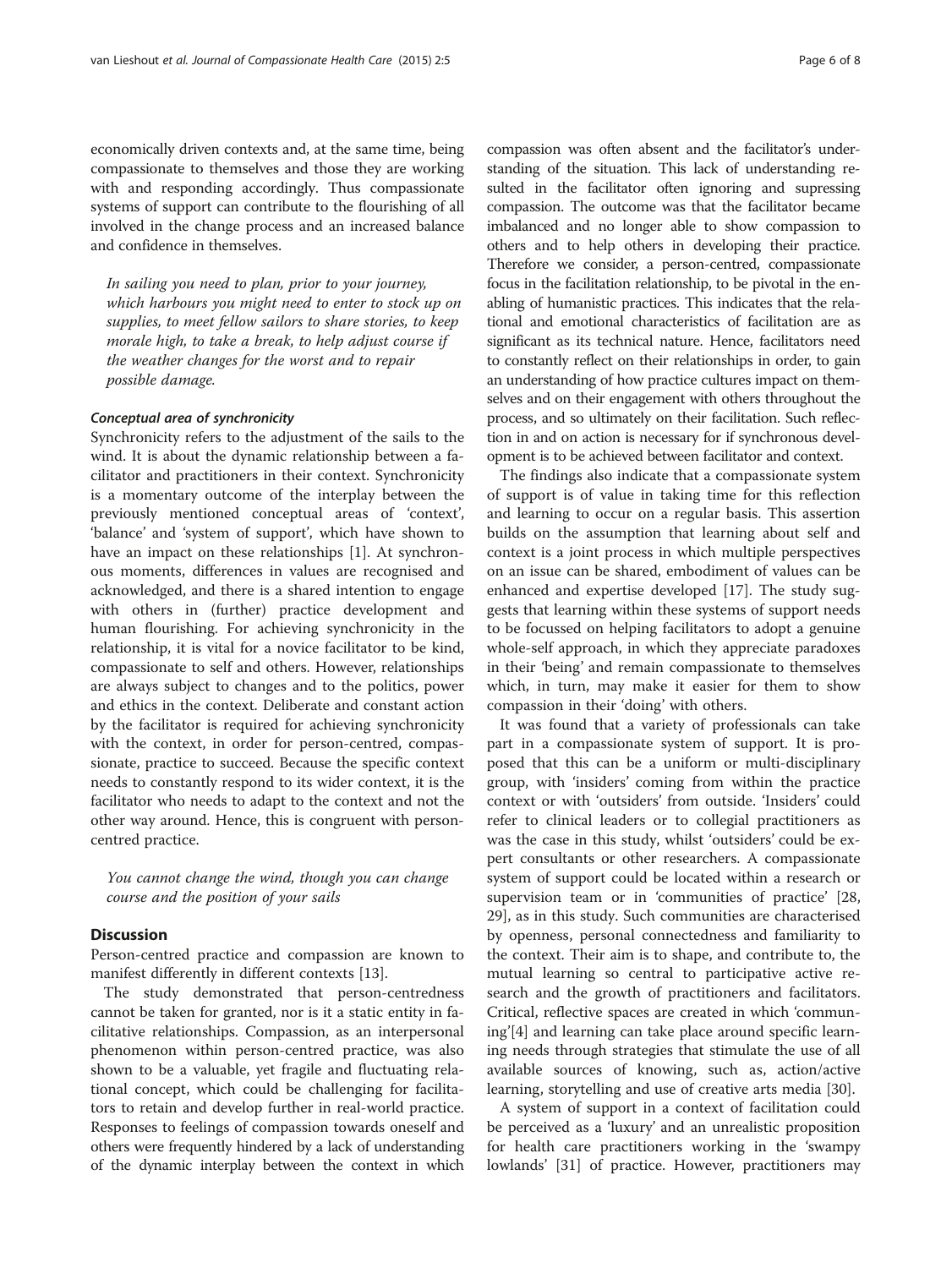<span id="page-6-0"></span>identify with the experience, issues and concepts illuminated in this study, as they engage with others in developing their clinical practice. This supposition is strengthened by Fitzgerald et al's [[32](#page-7-0)] research in which practitioners acted as peer facilitators in practice to implement a CARE approach in practice. For a system of support as suggested in this study, which could include peer facilitators, there is no particular need for recruiting expensive external supporters, which is normally more common, to create effective and trusting relationships for developing professional expertise, as supporters can also be found in the direct practice environment. Hence, the value of a compassionate system of support can be argued to be a realistic proposition for health care practitioners to become the reflexive and flexible professionals [\[33](#page-7-0)] that current health care needs.

#### Conclusions and implications for policy and practice

The findings of this study argue the value of a compassionate system of support for facilitators and/or practitioners to help them to engage with the complexity of culture in different contexts and the vital relationships inherent to this engagement while developing personcentred practice. Communing and learning with others are central to becoming: person-centred and compassionate with oneself and others; responsive to particular cultures in contexts and; flexible in approaches for action. Thus the context is navigated without losing oneself. It is important for academic supervisors, team leaders and/or organisational management to be aware of the need for a facilitator to develop as a person and a professional, in order to be able to work with these challenging contexts. Therefore, it is argued that compassionate systems of support need to be acknowledged, created and facilitated to enable facilitators and practitioners to gain access to adequate support and to develop their expertise through the turbulence of practice change. Moreover, such support can add to an ethic of care and lead to more humanistic health care practice contexts that benefit patients, clients and professionals.

What would you do if I sang out of tune? Would you stand up and walk out on me? Lend me your ears and I'll sing you a song I will try not to sing out of key From: 'With a little help of my friends' [Joe Cocker]

#### **Endnotes**

<sup>1</sup>Praxis is mindful acting with a moral intent of social justice, in this case, also of human flourishing [34].

#### Competing interests

The authors declare that they have no competing interests.

#### Authors' contributions

FvL drafted the manuscript. AT contributed to the discussion and conclusion sections and to improving the manuscript. BmC contributed to improving the manuscript. TmC contributed to improving the manuscript. All authors read and approved the final manuscript.

#### Authors information

FvL is lecturer and programme lead Technology in Health & Welfare in the Knowledge Centre Person-Centred & Evidence-Based Practice at Fontys University of Applied Sciences, School of Nursing. AT is visiting professor at the Faculty of Life & Health Sciences at the University of Ulster. BmC is Head of Division of Nursing, School of Health Sciences at Queen Margaret University. TmC is Professor of Nursing, Head of the Person-centred Practice Research Centre, at the University of Ulster.

#### Author details

<sup>1</sup>School of Nursing, Fontys University of Applied Sciences, Eindhoven, The Netherlands. <sup>2</sup>Institute of Nursing Research/School of Nursing, University of Ulster, Belfast, UK. <sup>3</sup>School of Health Sciences, Division of Nursing, Queen Margaret University, Edinburgh, UK.

#### Received: 17 September 2014 Accepted: 27 May 2015 Published online: 06 June 2015

#### References

- 1. van Lieshout F. Taking Action for Action. A study of the interplay between contextual and facilitator characteristics in developing an effective workplace culture in a Dutch hospital setting, through action research. In: Institute of Nursing Research. Belfast, UK: University of Ulster; 2013.
- 2. Dewar B, Nolan M. Caring about caring: developing a model to implement compassionate relationship centred care in an older people setting. Int J Nurs Stud. 2013;50(9):1247–58.
- 3. van der Cingel M. Compassion in care: A qualitative study of older people with a chronic disease and nurses. Nursing Ethics. 2011;18:672–85.
- 4. Cardiff S. Person-Centred Leadership: A Critical Participatory Action Research Study Exploring and Developing a New Style of (Clinical) Nurse Leadership. Belfast: University of Ulster; 2014.
- 5. McCance T, Gribben B, McCormack B, Laird E. Promoting person-centred practice within acute care: the impact of culture and context on a facilitated practice development programme. Int Pract Dev J. 2013;3(1):Article 2.
- 6. VWS De maatschappij verandert. Verandert de zorg mee? [Society is changing, is healthcare changing too?]. 2014.
- 7. Vlek H, Driessen S, Hassink L. Persoonsgerichte zorg. [Person-centred care]. Utrecht: Vilans; 2013.
- 8. Francis R. Report of the Mid Staffordshire NHS Foundation Trust Public Inquiry. London: The Mid Staffordshire NHS Foundation Trust; 2013.
- 9. McCormack B, McCance T. Development of a framework for person-centred nursing. J Adv Nurs. 2006;56(5):472–9.
- 10. McCormack B, McCance T. Person-centred Nursing; Theory, Models and Methods. Oxford: Blackwell Publishing; 2010.
- 11. Rogers CR. Freedom to Learn: A View of What Education Might Become. Colombus, OH: Charles Merrill; 1969.
- 12. Chochinov HM. Dignity and the essence of medicine: the A, B, C, and D of dignity conserving care. Britisch Med J. 2007;335:184–7.
- 13. Dewar B. Caring about Caring: An Appreciative Inquiry about Compassionate Relationship Centred Care. 2011.
- 14. Kitwood T. Dementia Reconsidered: The Person Comes First. Buckingham, UK: Open University Press; 1997.
- 15. Harvey G, Loftus-Hills A, Rycroft Malone J, Titchen A, Kitson A, McCormack B, et al. Getting evidence into practice: the role and function of facilitation. J Adv Nurs. 2002;37(6):577–88.
- 16. Manley K, McCormack B, Wilson V. International Practice Development in Nursing and Healthcare. Oxford: Blackwell Publishing; 2008.
- 17. Kemmis S, McTaggart R, Nixon R. The Action Research Planner. Doing Critical Participatory Action Research. Singapore: Springer Science; 2014.
- 18. Carr W, Kemmis S. Becoming critical. Education, Knowledge and Action Research. Melbourne: Deakin University Press; 1986.
- 19. Habermas J. The Theory of Communicative Action. London: Beacon; 1981.
- 20. McCormack B, Dewar B, Wright J, Garbett R, Harvey G, Ballentine K. A realist Synthesis of Evidence Relating to Practice Development; Executive Summary. 2006. [cited 2012 March 30]; Available from: